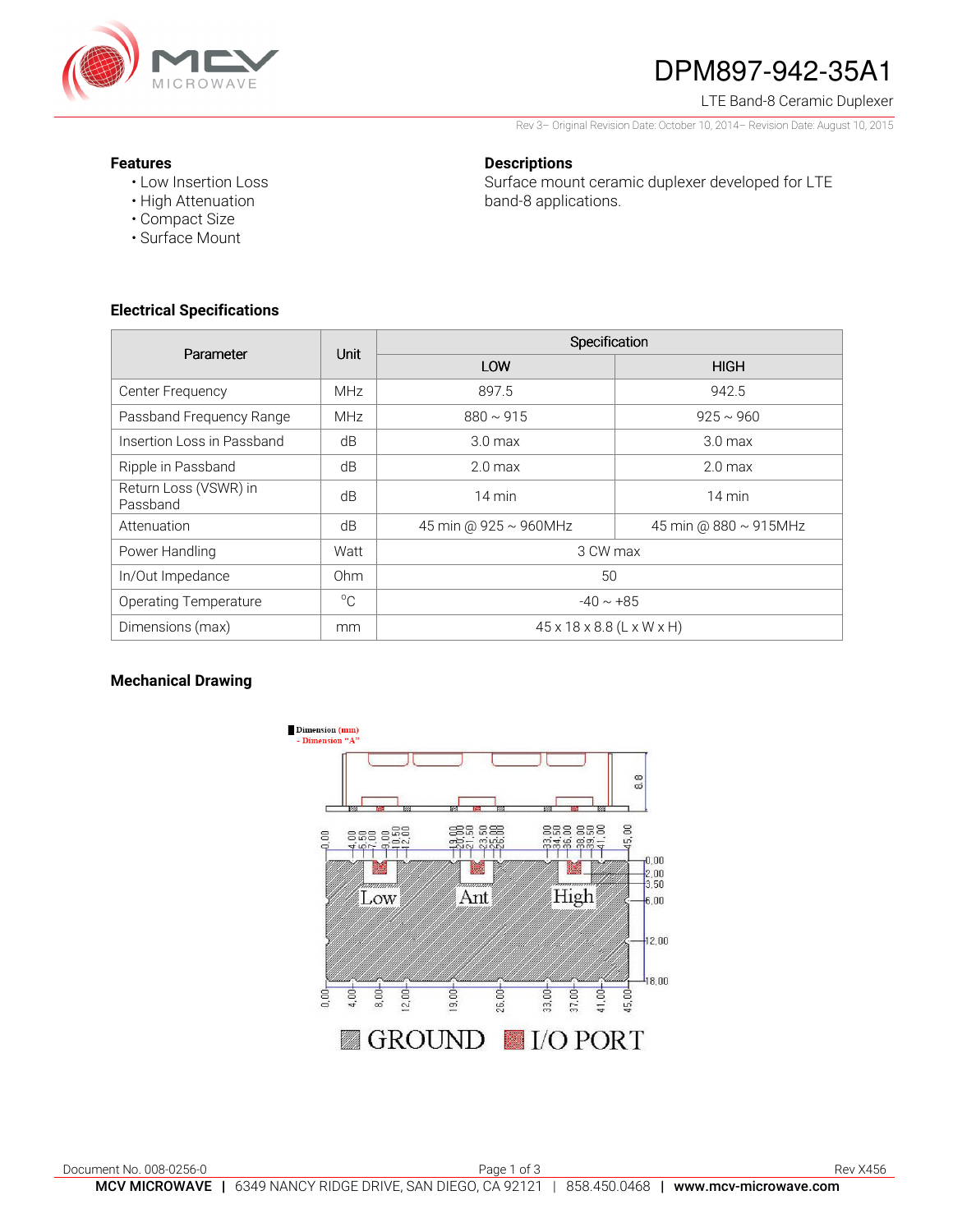

## DPM897-942-35A1

#### LTE Band-8 Ceramic Duplexer

Rev 3– Original Revision Date: October 10, 2014– Revision Date: August 10, 2015

## **Recommended PCB Layout**



## **Electrical Response**